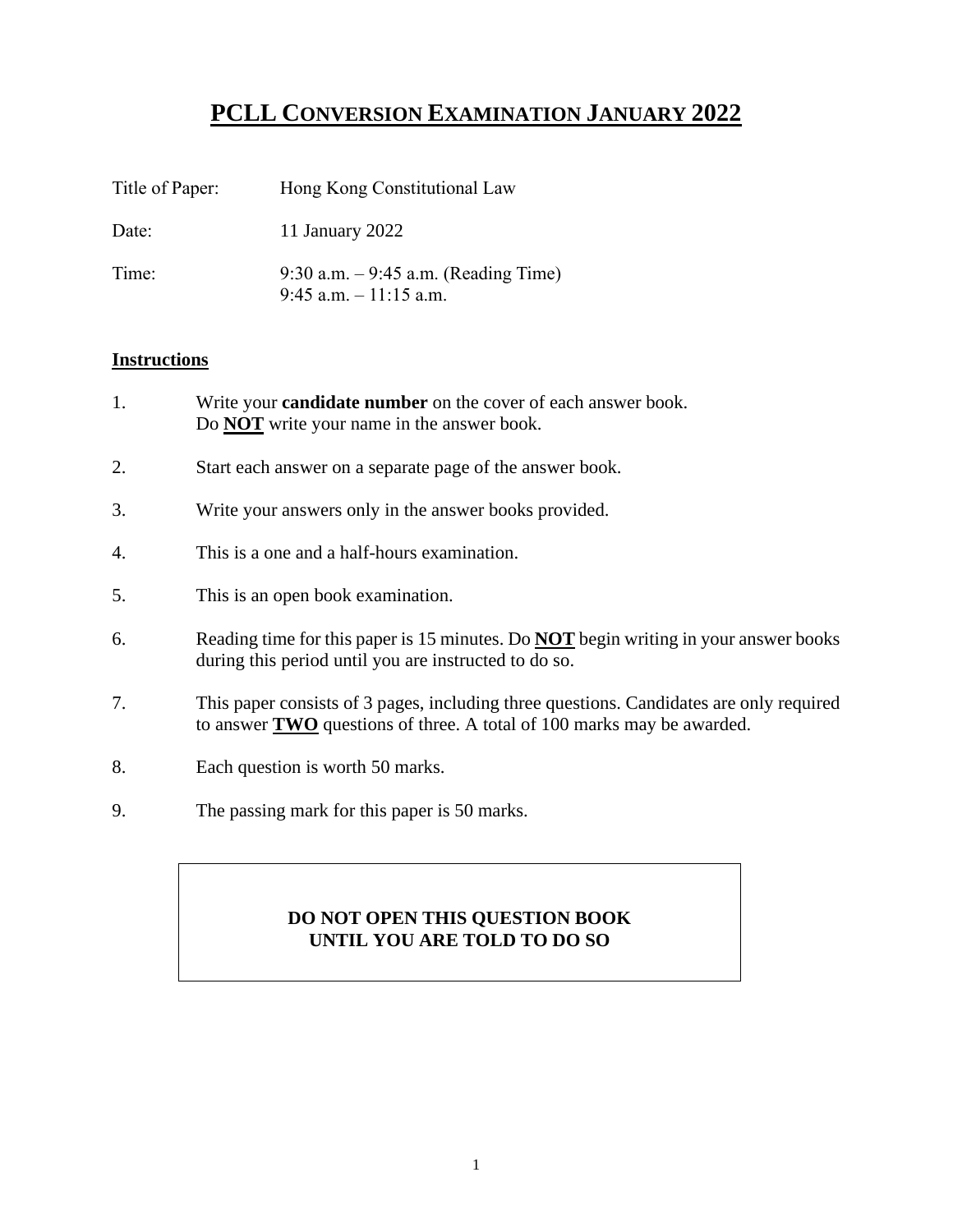# PCLL Conversion Examination January 2022

# Hong Kong Constitutional Law

## **Question 1 (50 marks)**

'A government that operates under the separation of powers doctrine delineates the functions of the executive, legislative and judicial branches. The idea is that they should operate largely independently of one other and that independent action should create a system of checks and balances between them. This arrangement serves to avoid excessive concentration of power, guards against abuse, and strengthens the Rule of Law.'

However, differing from the above statement, Hong Kong's Chief Executive Carrie Lam and her administration insist [that 'Hong Kong has an "executive-led"](https://hongkongfp.com/2020/09/07/justice-sec-says-hong-kong-has-an-executive-led-political-system-in-row-over-separation-of-powers/) system of government, with no [formal separation of powers between the executive, the judiciary and the legislature'.](https://hongkongfp.com/2020/09/07/justice-sec-says-hong-kong-has-an-executive-led-political-system-in-row-over-separation-of-powers/) Moreover, a recently published paper states that 'underlying basis on which the doctrines of separation of powers and the parliamentary privilege of exclusive cognizance, and the corresponding principle of non-intervention, are significantly different in Hong Kong'… 'Given Hong Kong's semidemocratic system under the "one country, two systems" rubric, it argues for a less traditional allocation of power between the different institutions of government and a more assertive judiciary vis-à-vis the legislature.' *Statute Law Review* 42(3), 291–304.

**Discuss the ways in which Hong Kong's constitutional system has operated in practice, with reference to the debate over whether Hong Kong has adopted a system of 'separation of powers' or an 'executive-led' system.**

## **Question 2 (50 marks)**

Regarding the National People's Congress Standing Committee ("the NPCSC")'s power to interpret the Basic Law, the Appeal Committee held that:

'Thus, certain basic propositions are authoritatively established. Under the constitutional framework of the Hong Kong Special Administrative Region, the Basic law is a national law of the PRC, having been enacted by the National People's Congress pursuant to art.31 of the Constitution of the PRC. The NPCSC's power to interpret the Basic Law derives from art.67(4) of the Constitution of the PRC and is provided for expressly in the Basic Law itself in Basic Law 158(1) and in general and unqualified terms. The exercise of interpretation of the Basic Law under PRC law is one conducted under a different system of law to the common law system in force in the Hong Kong Special Administrative Region, and includes legislative interpretation that can clarify or supplement laws. An interpretation of the Basic Law issued by the NPCSC is binding on the courts of the Hong Kong Special Administrative Region. It declares what the law is and has always been since the coming into effect of the Basic Law on 1 July 1997.' *Yau Wai Ching v Chief Executive of HKSAR* (2017) 20 HKCFAR 390 [35]

On 7 November 2016, the NPCSC exercised its power under article 67(4) of the Constitution and article 158(1) of the Basic Law to interpret article 104 of the Basic Law ("the Interpretation").